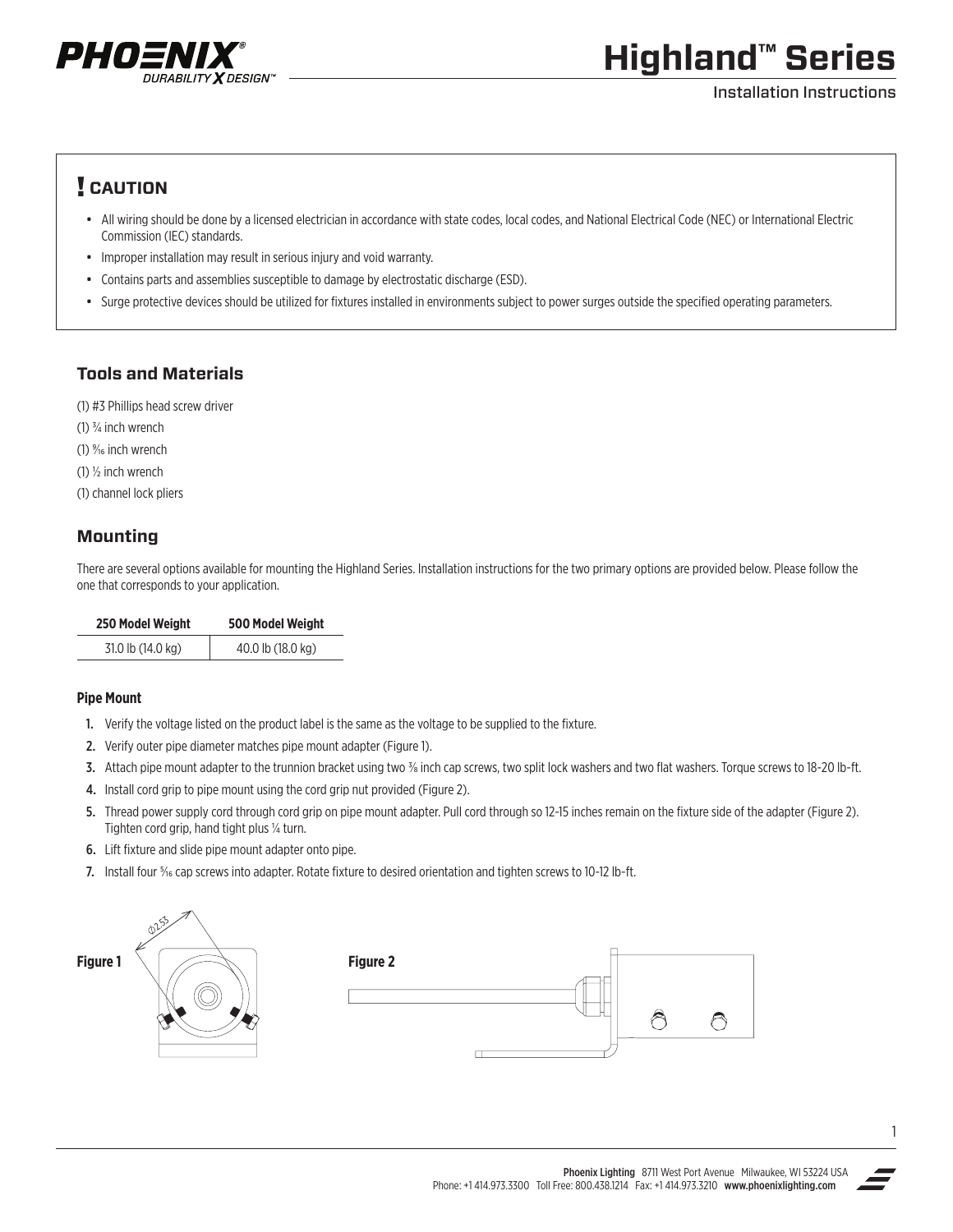# **Highland™ Series**

Installation Instructions



#### **Trunnion Mount**

- 1. Verify the voltage listed on the product label is the same as the voltage to be supplied to the fixture.
- 2. Attach fixture to a structure suitable to the weight and size of the fixture using two  $(2)$   $\frac{1}{2}$  inch stainless steel screws. Tighten bolts to 40-45 lb-ft. If mounting to a vertical surface, mount with junction boxes below the bracket if space allows (see Figure 3).



### **Wiring**

- 1. Using a Phillips head screw driver, remove cover from the supply power junction box.
- 2. Pull the main power cord through the open cord grip into the junction box.
- 3. Make wiring connections per the diagram below (Figure 4). Gently pull on each wire to ensure terminals are tight.
- 4. With jacket of power cord visible inside junction box, tighten cord grip, hand tight plus 1/4 turn.
- 5. Reattach junction box cover. Tighten screws to 7 lb-in.



Note: Main power cord should be UL listed and cUL/CSA Certified 3-conductor wet location hard-usage flexible cord, rated minimum 18 AWG, with voltage and current ratings greater than or equal to the maximum ratings listed on the product label.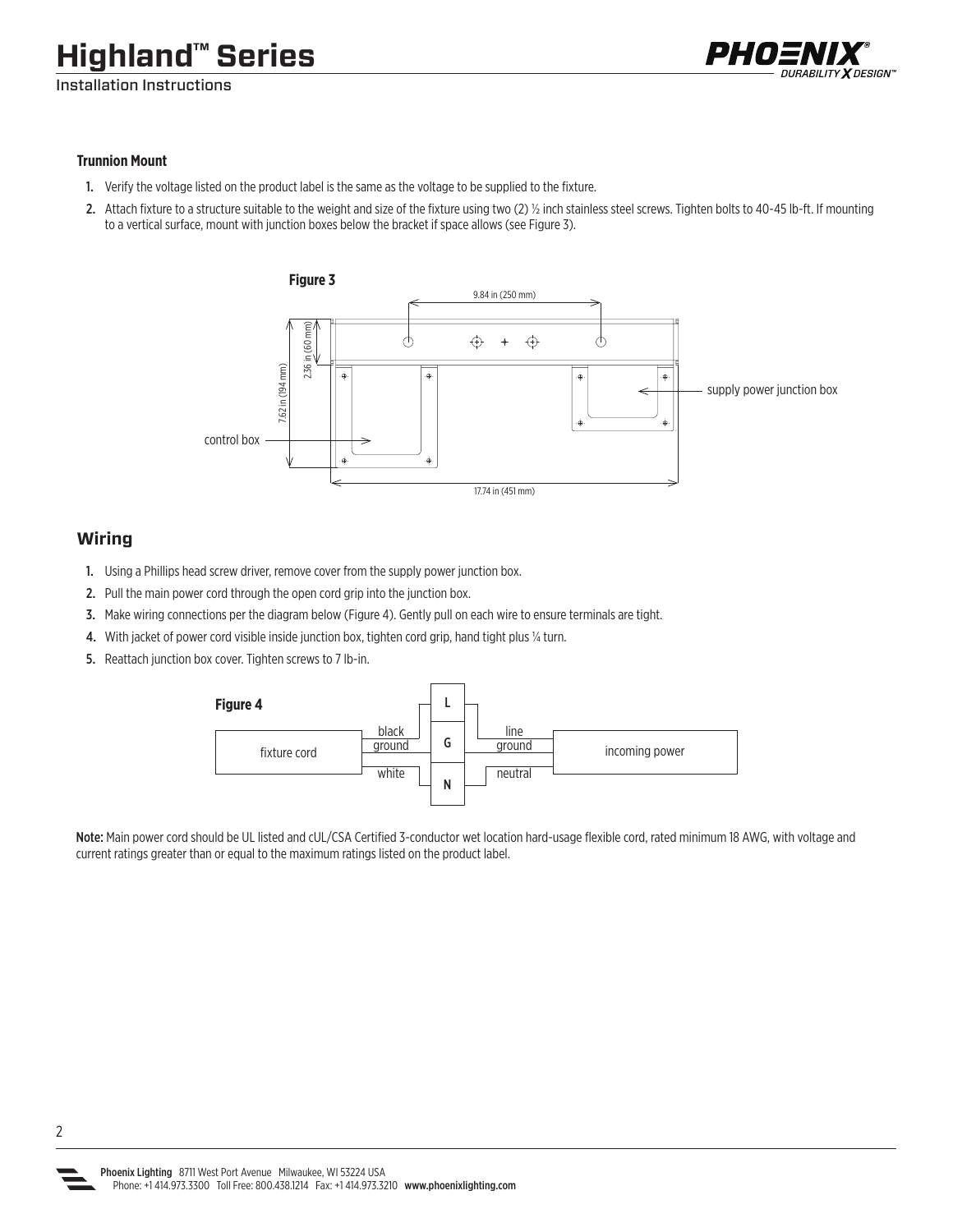

Installation Instructions

### **Aiming**

If available, refer to the lighting design layout for specific aiming details.

The fixture offers predefined, adjustable aiming of 5, 10, 15, and 20 degrees in either direction from 0 (Figure 5). To adjust mounting angle, loosen (do not remove) bolts (2) holding fixture to mounting bracket. Remove the two quick release pins. Rotate to desired angle and replace pins. Retighten bolts to 18-20 lb-ft.

If fixture is provided with a pole mount adapter, the fixture can also be rotated horizontally as needed. Loosen the two bolts holding the fixture to the adapter, rotate to the desired orientation and retighten screws (Figure 6).



#### **Safety Cable Installation**

Safety cable use is strongly suggested when installing the Highland Series fixtures.

- 1. Locate a sturdy support structure for the safety cable. Keep in mind that the safety cable is 60.00 inches (1524 mm) long and must be able to loop around the support structure.
- 2. Wrap the loop end of the cable around the support structure.
- 3. Insert the eyelet end of the cable through the loop, pulling it tight.
- 4. Attach eyelet to fixure as shown in Figure 7 using hardware provided. Tighten bolt to recommended 188 lb-in.

#### **Figure 7**